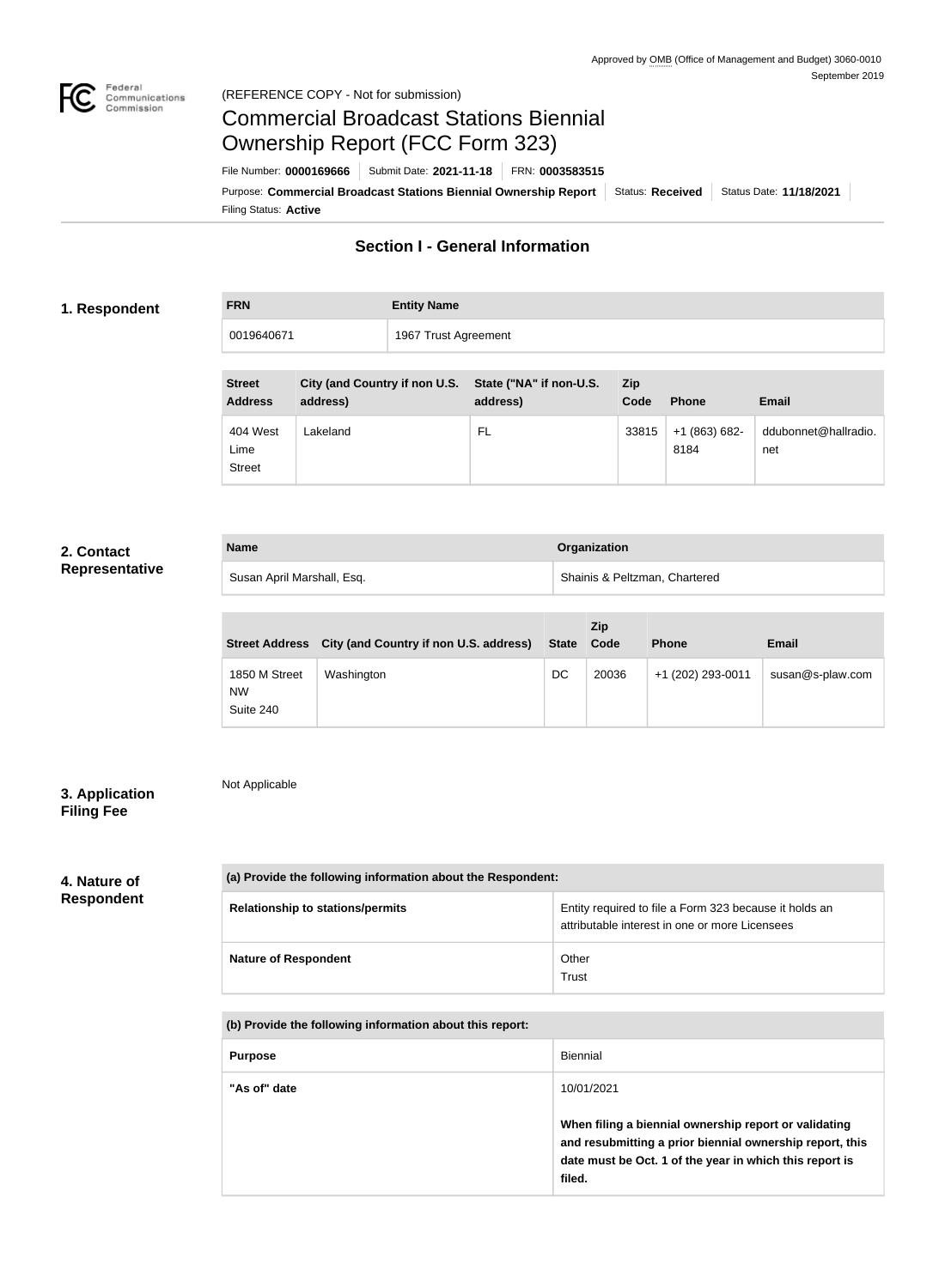#### **Respondent is filing this report to cover the following Licensee(s) and station(s):**

| Licensee/Permittee Name   | <b>FRN</b> |
|---------------------------|------------|
| Hall Communications, Inc. | 0003583515 |

| Fac. ID No. | <b>Call Sign</b> | <b>City</b>         | <b>State</b> | <b>Service</b> |
|-------------|------------------|---------------------|--------------|----------------|
| 7839        | <b>WIZN</b>      | <b>VERGENNES</b>    | VT           | <b>FM</b>      |
| 10341       | <b>WLKF</b>      | LAKELAND            | FL.          | AM             |
| 25406       | <b>WNLC</b>      | <b>EAST LYME</b>    | CT           | <b>FM</b>      |
| 25864       | <b>WJOY</b>      | <b>BURLINGTON</b>   | VT           | AM             |
| 25866       | <b>WNBH</b>      | NEW BEDFORD         | MA           | AM             |
| 25867       | <b>WOKO</b>      | <b>BURLINGTON</b>   | VT           | <b>FM</b>      |
| 25868       | <b>WONN</b>      | LAKELAND            | <b>FL</b>    | AM             |
| 25869       | <b>WCTK</b>      | NEW BEDFORD         | МA           | <b>FM</b>      |
| 25870       | <b>WRKY</b>      | <b>LANCASTER</b>    | PA           | AM             |
| 25872       | <b>WPCV</b>      | <b>WINTER HAVEN</b> | FL.          | <b>FM</b>      |
| 48547       | <b>WKNL</b>      | <b>NEW LONDON</b>   | <b>CT</b>    | <b>FM</b>      |
| 52807       | <b>WBTZ</b>      | <b>PLATTSBURGH</b>  | <b>NY</b>    | <b>FM</b>      |
| 62368       | <b>WNUU</b>      | <b>STARVIEW</b>     | PA           | <b>FM</b>      |
| 66179       | <b>WILI-FM</b>   | <b>WILLIMANTIC</b>  | CT           | <b>FM</b>      |
| 66180       | <b>WILI</b>      | <b>WILLIMANTIC</b>  | CT           | AM             |
| 68692       | <b>WKOL</b>      | PLATTSBURGH         | <b>NY</b>    | <b>FM</b>      |
| 72346       | <b>WCTY</b>      | <b>NORWICH</b>      | CT           | <b>FM</b>      |
| 72347       | <b>WICH</b>      | <b>NORWICH</b>      | <b>CT</b>    | AM             |
| 72687       | <b>WWRZ</b>      | FORT MEADE          | FL           | <b>FM</b>      |

#### **Section II – Biennial Ownership Information**

**1. 47 C.F.R. Section 73.3613 and Other Documents**

Licensee Respondents that hold authorizations for one or more full power television, AM, and/or FM stations should list all contracts and other instruments set forth in 47 C.F.R. Section 73.3613(a) through (c) for the facility or facilities listed on this report. In addition, attributable Local Marketing Agreements (LMAs) and attributable Joint Sales Agreements (JSAs) must be disclosed by the licensee of the brokering station on its ownership report. If the agreement is an attributable LMA, an attributable JSA, or a network affiliation agreement, check the appropriate box. Otherwise, select "Other." Non-Licensee Respondents, as well as Licensee Respondents that only hold authorizations for Class A television and/or low power television stations, should select "Not Applicable" in response to this question.

Not Applicable.

#### **2. Ownership Interests**

**(a)** Ownership Interests. This Question requires Respondents to enter detailed information about ownership interests by generating a series of subforms. Answer each question on each subform. The first subform listing should be for the Respondent itself. If the Respondent is not a natural person, also list each of the officers, directors, stockholders, non-insulated partners, non-insulated members, and any other persons or entities with a direct attributable interest in the Respondent pursuant to the standards set forth in 47 C.F.R. Section 73.3555. (A "direct" interest is one that is not held through any intervening companies or entities.) List each interest holder with a direct attributable interest in the Respondent separately.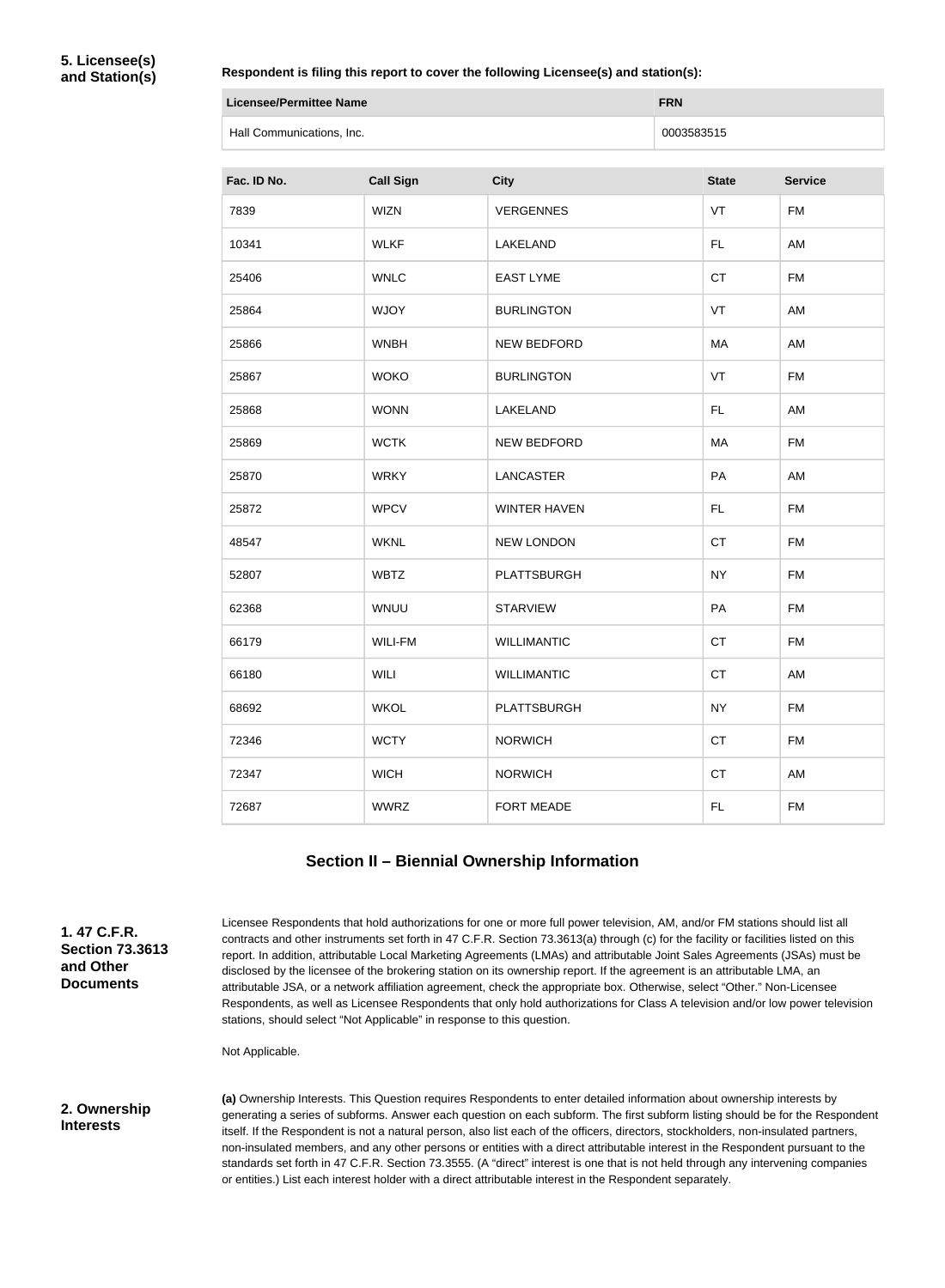Leave the percentage of total assets (Equity Debt Plus) field blank for an interest holder unless that interest holder has an attributable interest in the Respondent solely on the basis of the Commission's Equity Debt Plus attribution standard, 47 C.F.R. Section 73.3555, Note 2(i).

In the case of vertical or indirect ownership structures, list only those interests in the Respondent that also represent an attributable interest in the Licensee(s) for which the report is being submitted.

Entities that are part of an organizational structure that includes holding companies or other forms of indirect ownership must file separate ownership reports. In such a structure do not report, or file a separate report for, any interest holder that does not have an attributable interest in the Licensee(s) for which the report is being submitted.

Please see the Instructions for further detail concerning interests that must be reported in response to this question.

The Respondent must provide an FCC Registration Number for each interest holder reported in response to this question. Please see the Instructions for detailed information and guidance concerning this requirement.

| Ownership information                                                                                                            |                                                         |                      |  |  |
|----------------------------------------------------------------------------------------------------------------------------------|---------------------------------------------------------|----------------------|--|--|
| <b>FRN</b>                                                                                                                       | 0019640671                                              |                      |  |  |
| <b>Entity Name</b>                                                                                                               | 1967 Trust Agreement                                    |                      |  |  |
| <b>Address</b>                                                                                                                   | PO Box                                                  |                      |  |  |
|                                                                                                                                  | <b>Street 1</b>                                         | 404 West Lime Street |  |  |
|                                                                                                                                  | <b>Street 2</b>                                         |                      |  |  |
|                                                                                                                                  | <b>City</b>                                             | Lakeland             |  |  |
|                                                                                                                                  | State ("NA" if non-U.S.<br>address)                     | <b>FL</b>            |  |  |
|                                                                                                                                  | <b>Zip/Postal Code</b>                                  | 33815                |  |  |
|                                                                                                                                  | Country (if non-U.S.<br>address)                        | <b>United States</b> |  |  |
| <b>Listing Type</b>                                                                                                              | Respondent                                              |                      |  |  |
| <b>Positional Interests</b><br>(check all that apply)                                                                            | Respondent                                              |                      |  |  |
| <b>Tribal Nation or Tribal</b><br><b>Entity</b>                                                                                  | Interest holder is not a Tribal nation or Tribal entity |                      |  |  |
| <b>Interest Percentages</b><br>(enter percentage values                                                                          | <b>Voting</b><br>0.0%<br><b>Jointly Held?</b><br>No     |                      |  |  |
| from 0.0 to 100.0)                                                                                                               | <b>Equity</b>                                           | 0.0%                 |  |  |
|                                                                                                                                  | <b>Total assets (Equity Debt</b><br>Plus)               | 0.0%                 |  |  |
| Does interest holder have an attributable interest in one or more broadcast stations<br>No<br>that do not appear on this report? |                                                         |                      |  |  |

#### **Ownership Information**

#### **Ownership Information**

| <b>FRN</b>     | 0019415959          |                      |  |
|----------------|---------------------|----------------------|--|
| <b>Name</b>    | Bonnie H. Rowbotham |                      |  |
| <b>Address</b> | PO Box              |                      |  |
|                | <b>Street 1</b>     | 404 West Lime Street |  |
|                | <b>Street 2</b>     |                      |  |
|                | <b>City</b>         | Lakeland             |  |
|                |                     |                      |  |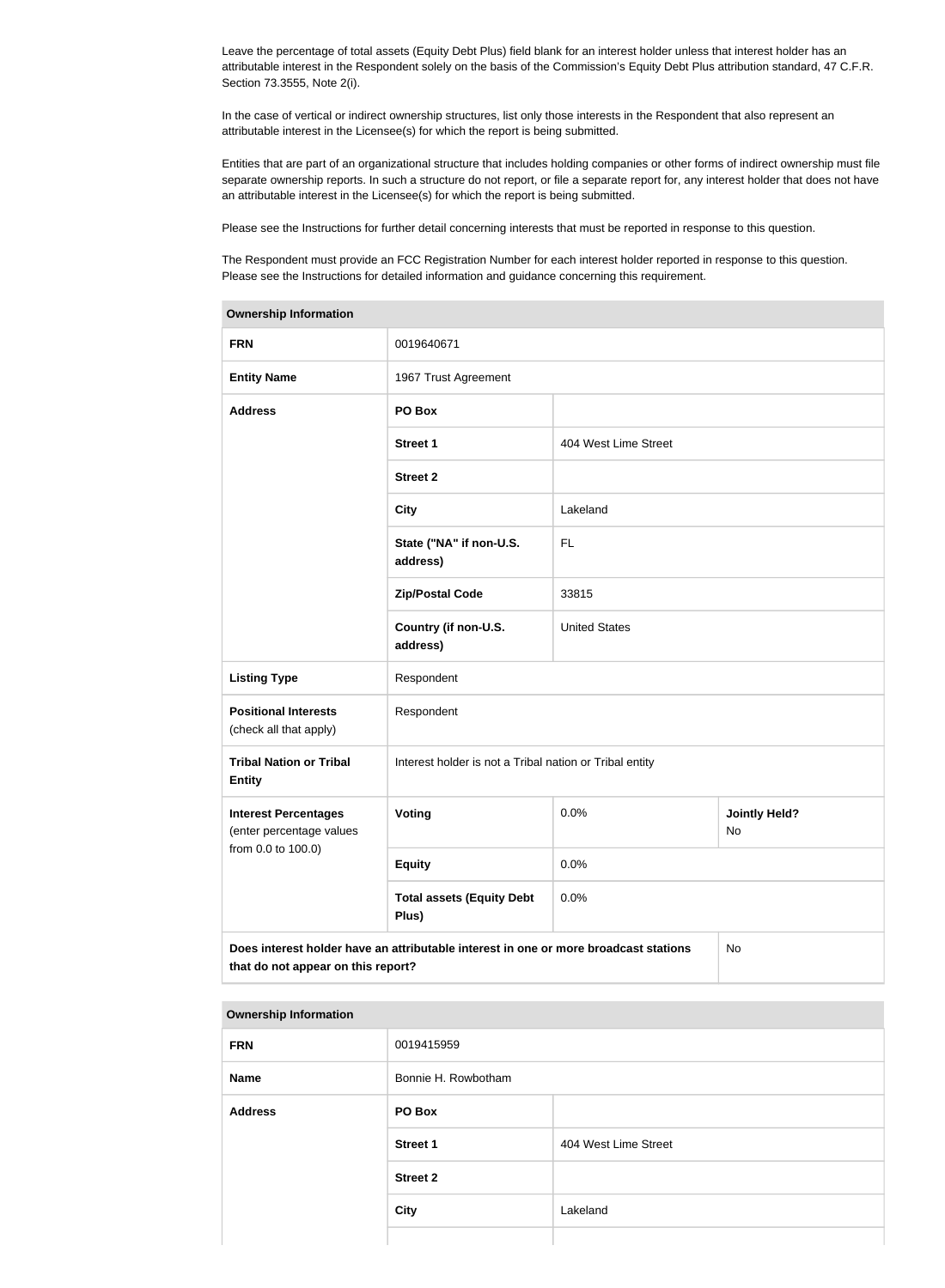|                                                                               | State ("NA" if non-U.S.<br>address)                                                  | <b>FL</b>              |                                   |  |
|-------------------------------------------------------------------------------|--------------------------------------------------------------------------------------|------------------------|-----------------------------------|--|
|                                                                               | <b>Zip/Postal Code</b>                                                               | 33815                  |                                   |  |
|                                                                               | Country (if non-U.S.<br>address)                                                     | <b>United States</b>   |                                   |  |
| <b>Listing Type</b>                                                           | Other Interest Holder                                                                |                        |                                   |  |
| <b>Positional Interests</b><br>(check all that apply)                         | Other - Co-Trustee                                                                   |                        |                                   |  |
| Citizenship, Gender,                                                          | <b>Citizenship</b>                                                                   | <b>US</b>              |                                   |  |
| <b>Ethnicity, and Race</b><br><b>Information (Natural</b>                     | Gender                                                                               | Female                 |                                   |  |
| <b>Persons Only)</b>                                                          | <b>Ethnicity</b>                                                                     | Not Hispanic or Latino |                                   |  |
|                                                                               | Race                                                                                 | White                  |                                   |  |
| <b>Interest Percentages</b><br>(enter percentage values<br>from 0.0 to 100.0) | Voting                                                                               | 50.0%                  | <b>Jointly Held?</b><br><b>No</b> |  |
|                                                                               | <b>Equity</b>                                                                        | 0.0%                   |                                   |  |
|                                                                               | <b>Total assets (Equity Debt</b><br>Plus)                                            | 0.0%                   |                                   |  |
|                                                                               | Does interest holder have an attributable interest in one or more broadcast stations |                        | No                                |  |

**that do not appear on this report?**

**Ownership Information FRN** 0024258410 **Name Howard S. Tuthill, III. Address PO Box Street 1** Six Landmark Square **Street 2 City** Stamford **State ("NA" if non-U.S. address)** CT **Zip/Postal Code** 06901 **Country (if non-U.S. address)** United States **Listing Type** Other Interest Holder **Positional Interests** (check all that apply) Other - Co-Trustee **Citizenship, Gender, Ethnicity, and Race Information (Natural Persons Only) Citizenship** US Gender Male **Ethnicity** Not Hispanic or Latino **Race** White **Interest Percentages** (enter percentage values from 0.0 to 100.0) **Voting** 50.0% **Jointly Held?** No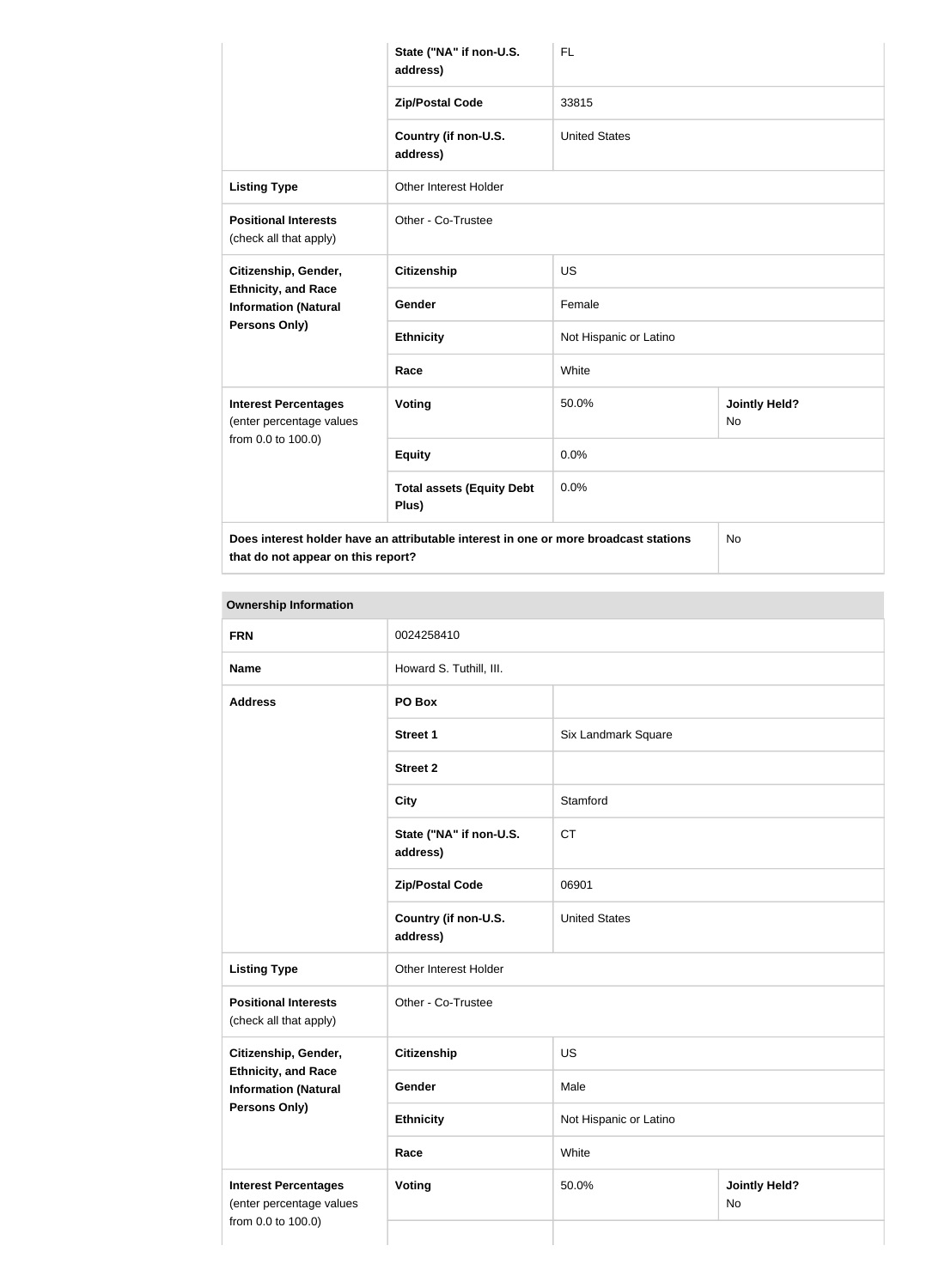| <b>Equity</b><br>$0.0\%$                                                                                                   |     |
|----------------------------------------------------------------------------------------------------------------------------|-----|
| <b>Total assets (Equity Debt</b><br>$0.0\%$<br>Plus)                                                                       |     |
| Does interest holder have an attributable interest in one or more broadcast stations<br>that do not appear on this report? | No. |

| (b) Respondent certifies that any interests, including equity, financial, or voting<br>interests, not reported in this filing are non-attributable. | Yes |
|-----------------------------------------------------------------------------------------------------------------------------------------------------|-----|
| If "No," submit as an exhibit an explanation.                                                                                                       |     |

| (c) Does the Respondent or any reported interest holder<br>hold an attributable interest in any newspaper entities in<br>the same market as any station for which this report is<br>filed, as defined in 47 C.F.R. Section 73.3555?                                                                                                                                                                                                                                                                                                                                                                                                              | N <sub>o</sub> |
|--------------------------------------------------------------------------------------------------------------------------------------------------------------------------------------------------------------------------------------------------------------------------------------------------------------------------------------------------------------------------------------------------------------------------------------------------------------------------------------------------------------------------------------------------------------------------------------------------------------------------------------------------|----------------|
| If "Yes," provide information describing the interest(s), using<br>EITHER the subform OR the spreadsheet option below.<br>Respondents with a large number (50 or more) of entries to<br>submit should use the spreadsheet option.                                                                                                                                                                                                                                                                                                                                                                                                                |                |
| NOTE: Spreadsheets must be submitted in a special XML<br>Spreadsheet format with the appropriate structure that is<br>specified in the documentation. For instructions on how to<br>use the spreadsheet option to complete this question<br>(including templates to start with), please Click Here.                                                                                                                                                                                                                                                                                                                                              |                |
| If using the subform, leave the percentage of total assets<br>(Equity Debt Plus) field blank for an interest holder unless<br>that interest holder has an attributable interest in the<br>newspaper entity solely on the basis of the Commission's<br>Equity Debt Plus attribution standard, 47 C.F.R. Section<br>73.3555, Note 2(i). If using an XML Spreadsheet, enter "NA"<br>into the percentage of total assets (Equity Debt Plus) field<br>for an interest holder unless that interest holder has an<br>attributable interest in the newspaper entity solely on the<br>basis of the Commission's Equity Debt Plus attribution<br>standard. |                |
| The Respondent must provide an FCC Registration Number<br>for each interest holder reported in response to this<br>question. Please see the Instructions for detailed information<br>and guidance concerning this requirement.                                                                                                                                                                                                                                                                                                                                                                                                                   |                |

**(d) Are any of the individuals listed as an attributable interest holder in the Respondent married to each other or related to each other as parentchild or as siblings?** No

If "Yes," provide the following information for each such the relationship.

| (e) Is Respondent seeking an attribution exemption for any officer or director with<br>duties wholly unrelated to the Licensee(s)?                                                                                             | No. |
|--------------------------------------------------------------------------------------------------------------------------------------------------------------------------------------------------------------------------------|-----|
| If "Yes," complete the information in the required fields and submit an Exhibit fully describing<br>that individual's duties and responsibilities, and explaining why that individual should not be<br>attributed an interest. |     |